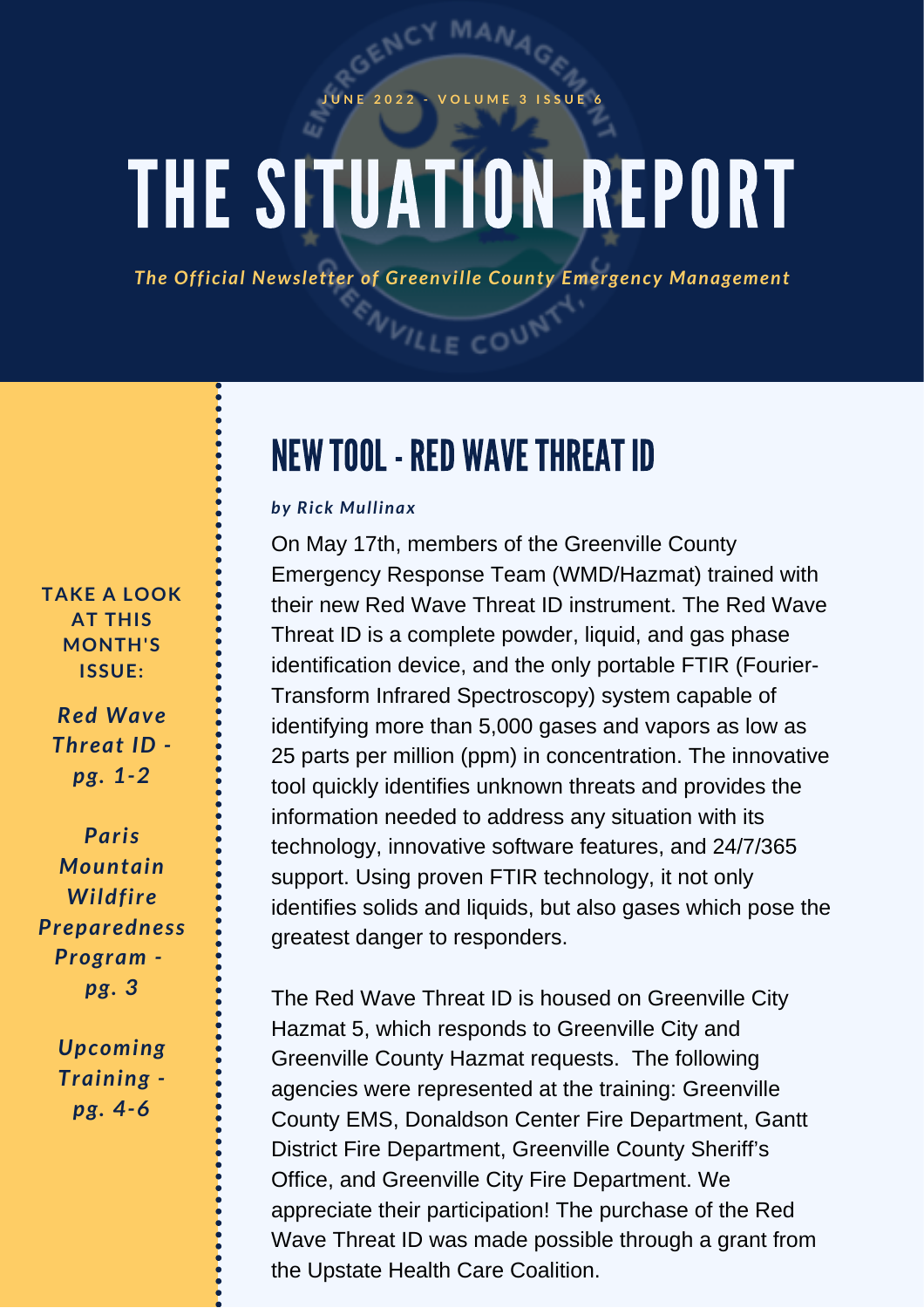## **Page 2 - THE SITUATION REPORT**



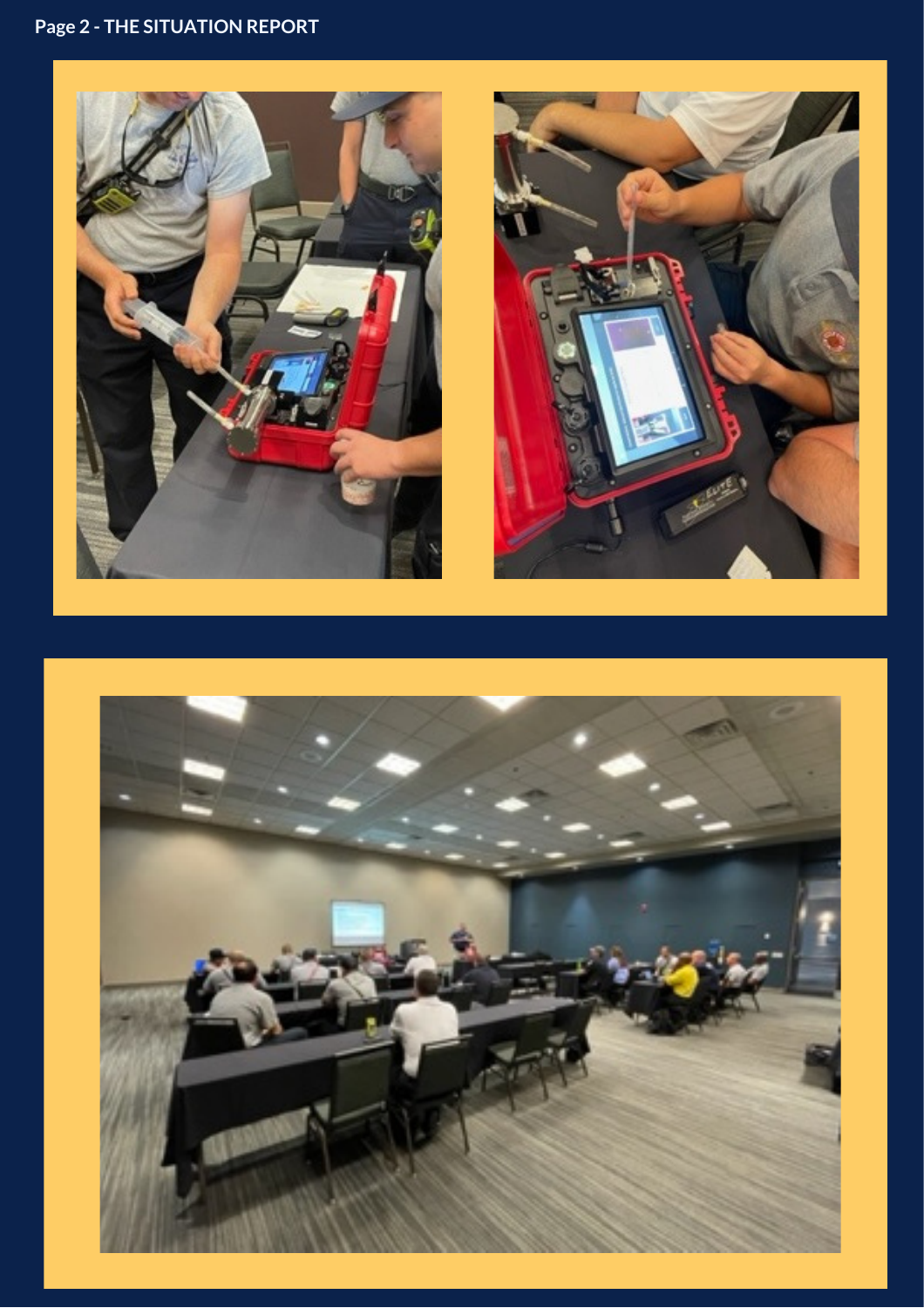## PARIS MOUNTAIN WILDFIRE PREPAREDNESS PROGRAM

#### *by Jessica Stumpf*

On Saturday, May 7th, Emergency Management, along with Piedmont Park Fire Department, Duncan Chapel Fire District, and the South Carolina Forestry Commission kicked off the Paris Mountain Wildfire Preparedness Program. Teams met with residents on Paris Mountain, who requested appointments, to show them how to mitigate wildfires on their properties. Over 20 residences were visited that day and more will be in the future. These outreach and education efforts were the result of the mitigation activities listed in the Paris Mountain Wildfire Mitigation Annex, which is now a part of the Greenville County Multi-jurisdictional Hazard Mitigation Plan. Both of these projects were made possible by Hazard Mitigation Grant Program (HMGP) funding.

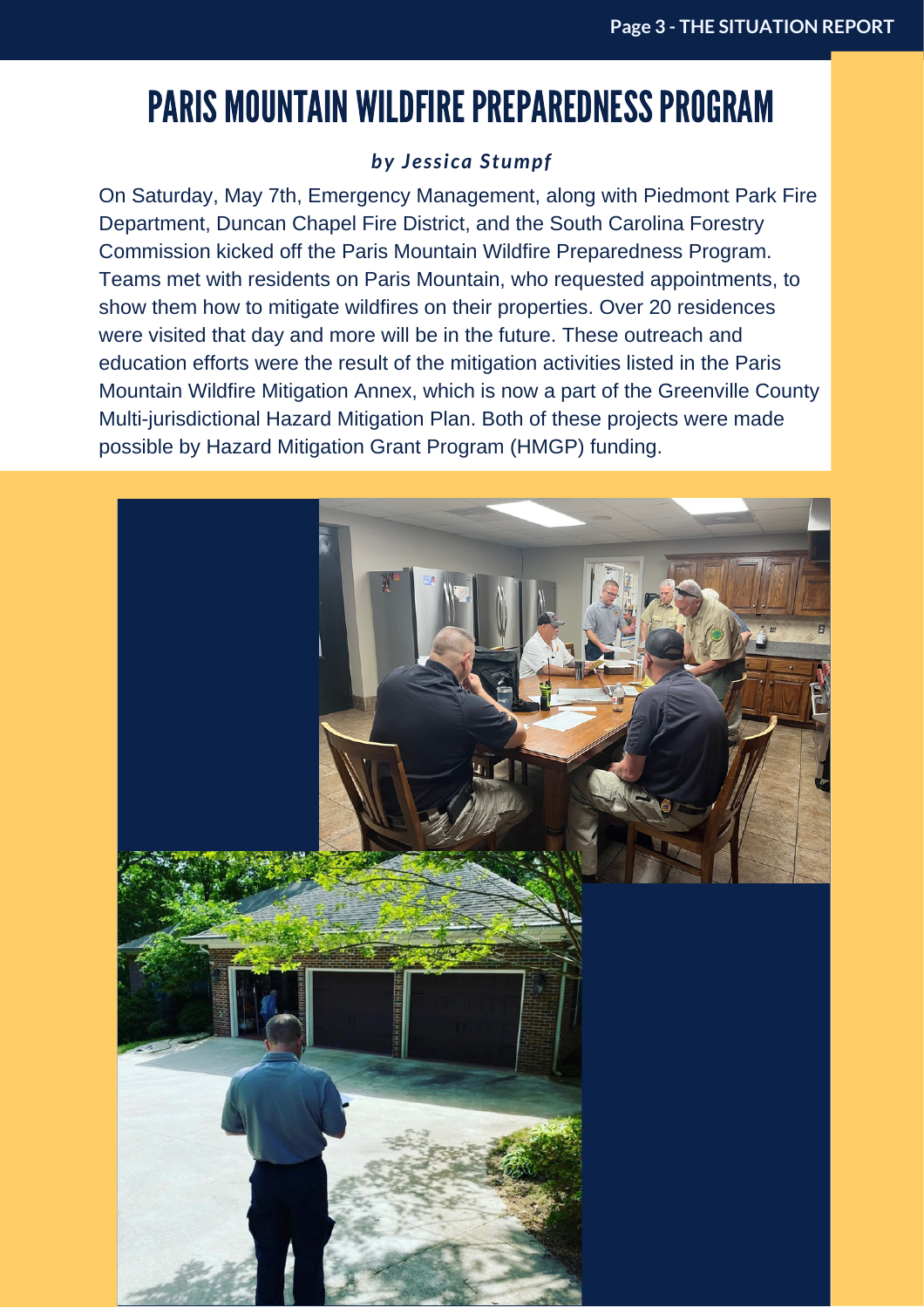# UPCOMING TRAINING

*by Laura Clanton*

#### **Intermediate Incident Command (ICS0300)**

This course provides training on and resources for personnel who require advanced application of the Incident Command System (ICS). The course expands upon information covered in the ICS -100 and ICS -200 courses. Topics covered include: how NIMS Command and Management component supports the management of expanding incidents, incident/event management process for supervisor and expanding incidents as prescribed by the ICS, implementing the incident management process on a simulated Type 3 incident, and developing an Incident Action Plan for a simulated incident.

**Dates:** June 14th - June 16th, 2022 **Time:** 0900 – 1700 **Location:** Anderson County EOC, 200 Bleckley Street, Anderson, SC **Prerequisites:** IS-100, IS-200, IS-700, IS-800

### **Advanced Incident Command (ICS0400)**

This course provides training on and resources for personnel who require advanced application on the Incident Command System (ICS). The course expands upon information covered in ICS 100 through 300. **Dates:** June 21st - June 22nd, 202 **Time**: 0900 – 1700 **Location:** Anderson County EOC, 200 Bleckley Street, Anderson, SC **Prerequisites:** IS-100, IS-200, IS-700, IS-800 & ICS0300

**These courses are** FREE. **Need to register for** a training? Visit the **South Carolina Emergency** Management **Division Training Registration** System.